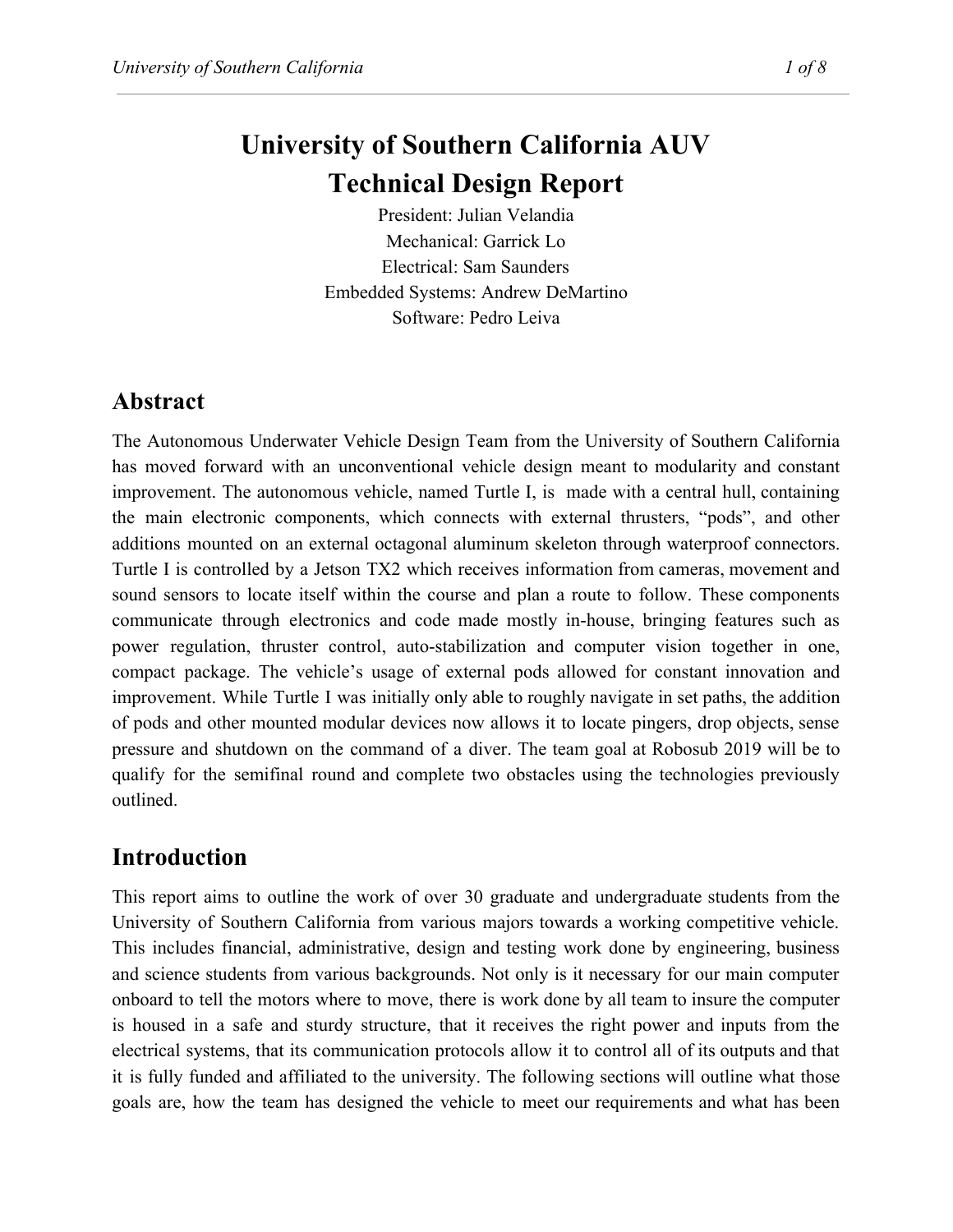done to ensure those goals can be achieved. Beginning with our competition strategy, we will outline what we wish to achieve at this years Robosub and the design, production and experimental results that will allow us to do so.

### **Competition Strategy**

Following the 2018 competition one of the main goals for this year's competition was to add many of the subsystems that would allow the Turtle I to complete more tasks.

Due to the limited time we had to prepare for the competition, we decided to have the submarine ready for a subset of the competition tasks. These subsystems include computer vision-based navigation, dropping a marker, depth sensors, pinger localization and a killswitch. Each part that we added introduced added complexity to the design of the Turtle I and increased the complexity of troubleshooting any problems that arose.

In order to organize the team better we split into different sub teams to work on the different components of the sub, namely Mechanical, Electrical, Software and Embedded Systems. A majority of the time went into developing the different hardware and software components that would allow us to achieve the competition goals mentioned above. Integration of the components into the sub was done on a rolling basis whenever a new component was finished. Members from different sub teams would work together to make sure the integration of a new subsystem went as smoothly as possible. The Turtle I was tested in a pool about every 2-3 weeks. The complexity of organizing these in pool tests as well as the physical location of the pool restricted in water testing time more than we would have liked.

### **Vehicle Design**

The USCTurtle has been, from conception to competition, uniquely designed. The most creative elements of its design include its main hull, frame layout, and the arrangement of the electrical components on the interior of the submarine.

### **3.1 Mechanical Design**

The primary objectives of USCTurtle's mechanical design are to maintain a high degree of inherent stability and to maximize options for future expansion. USCTurtle's main hull is constructed of 3 major components: a domed lid, a cylindrical central body and a bottom wet connector plate. The placement of the domed lid and heavy bottom plate result in a high center of buoyancy and low center of gravity. This combination means that USCTurtle is very resistant to unwanted changes in the pitch and roll axes and is quick to recover to a stable, upright position.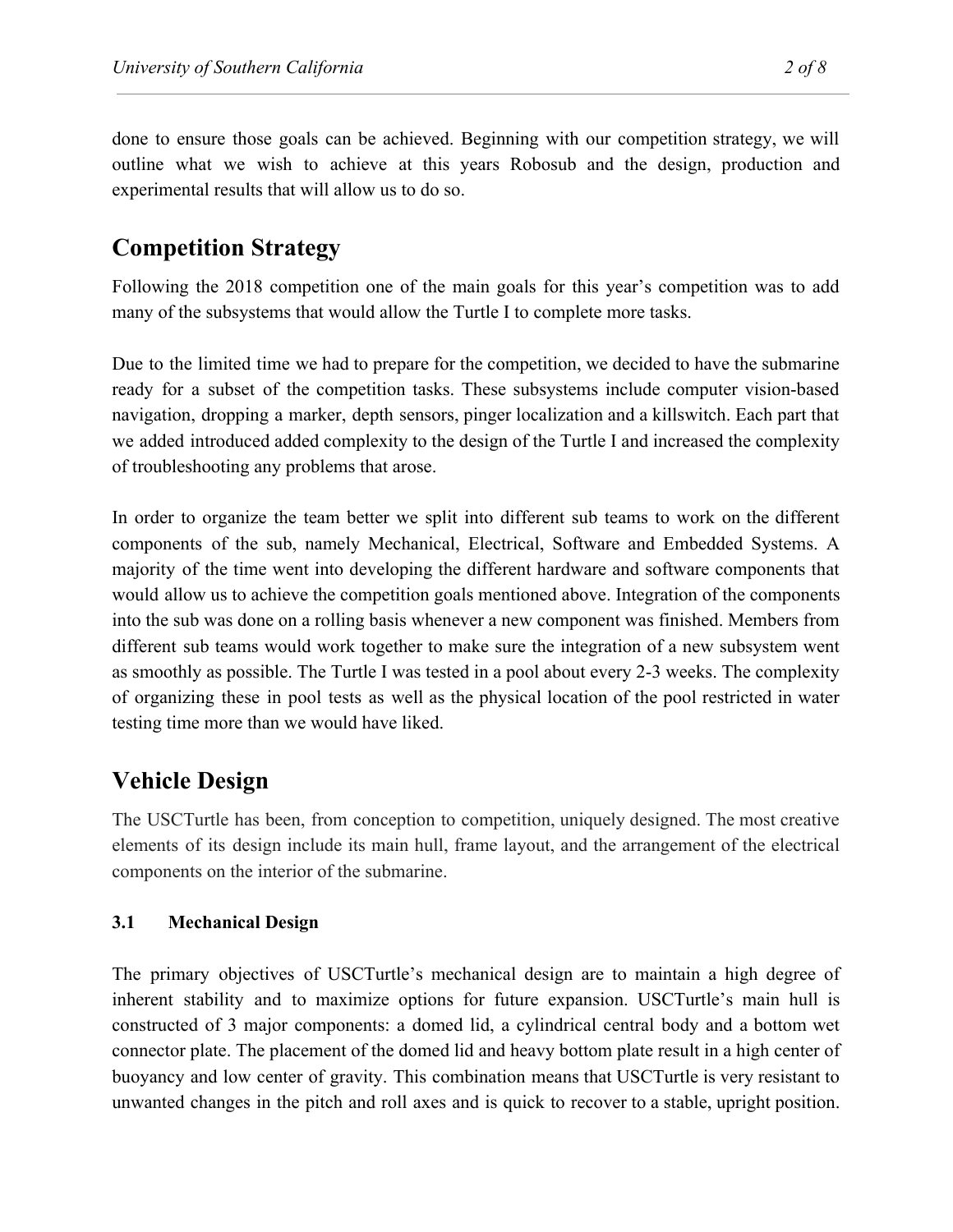Surrounding USCTurtle's main hull is an octagonal ring of mounting frames. Each frame is equipped with slots on each edge as well as an octagonal slot pattern in the center. This allows for maximal flexibility both in terms of position as well as orientation. Throughout USCTurtle's development, this flexibility has been invaluable as we reorganized our external components in response to the integration of new subsystems.

Due to budgetary and time constraints, as well as a strong desire to retain a mature platform to allow for continued electrical and software development, much of USCTurtle remains similar to our 2018 entry. Much of this year's work has focussed on improving reliability and ease of use. To this end, new external enclosures have been fabricated. Instead of securing end caps with screws, the new enclosures utilise a latch system which not only makes opening and closing them tool-less, but also eliminates thread deterioration issues we experienced previously. The internal layout of USCTurtle has also been enhanced with a new modular computer stack for our Nvidia Jetson. The stack has freed up space for a bottom facing camera and also helped to organise wiring allowing for a simplified removal process allowing components to be replaced or repaired more easily.

### **3.2 Software Design**

For the software side of the USCTurtle we decided to guide our submarine using computer vision. We collected images of replicas of the competition obstacle and trained a computer vision model using YOLOv3. We used this as a basis for our navigation. Navigation consisted of writing scripts using computer vision data to be able to guide the submarine to a specific location in the real world. We used the locations of objects in camera footage to calculate the number of degrees that the sub had to turn. This information was fed into a PID loop which allows us to navigate towards certain targets. This is done with a forward camera to be able to navigate forwards towards an object as well as with a downwards facing camera to be able to hover over an object.

### **3.3 Electrical Design**

The flexibility to change and relocate electrical units became useful during the customization of essential components like the power board, motor rotation driver, and speed motor controllers. The power board was custom designed to properly distribute power generated by the batteries to specific subsystems. One battery controls the power flow to the logic components inside the submarine, while the other battery powers the motors exclusively. The power board also houses a killswitch to instantly shut down the submarine in the event of an emergency. An updated third iteration of this board had addressed issues of grounding and reliability inside the submarine.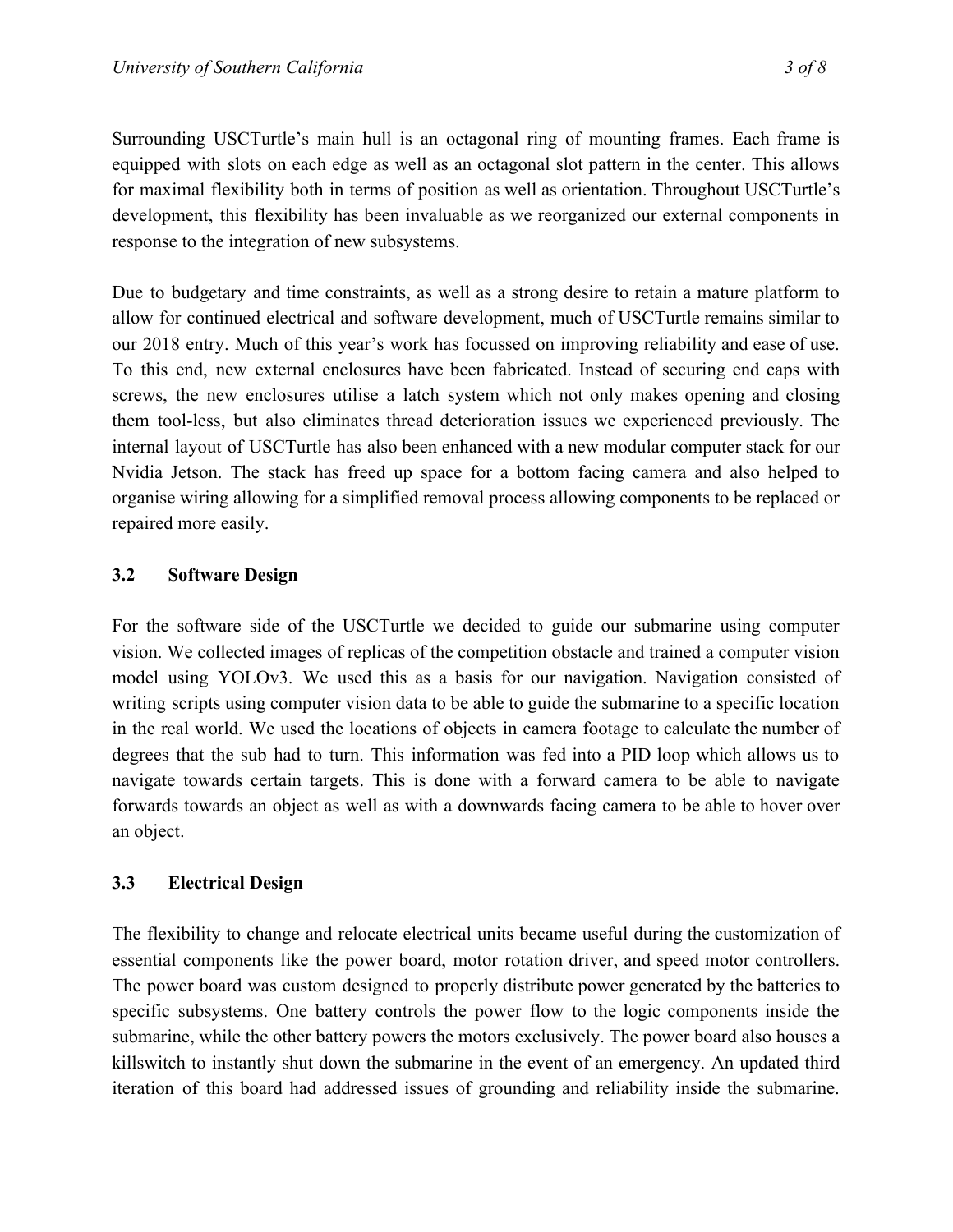The electrical team has now ensured that a PWM driver, an I2C board, ESCs, an IMU, the TX2 onboard and various microprocessors all have a reliable source of power and connect to a common ground without an issue.

Furthermore, the electrical team took on a project to incorporate hydrophones into the vehicle's navigation systems. This required extensive research, designing, prototyping and testing. Utilizing a triangular array of three hydrophones, each with a customized PCB to filter and remove noise from frequencies outside the expected pinger range, the team learned to find a bearing to follow towards a pinger releasing a set frequency. The information from each of the hydrophones goes to a microprocessor which utilizes the phase difference between these three signals to determine the angle from which the waves are coming from. Depending on further software integration, this system should allow the vehicle to find distant obstacles that would otherwise go unnoticed by our cameras.

### **Experimental Results**

Over the years of the USCTurtle's development, numerous tests were performed to evaluate the structural integrity, neutral buoyancy, motor control, electrical reliability, and autonomy of the submarine.

### **4.1 Watertightness**

During the first year of building the USCTurtle, experiments focused on ensuring that the hull would not allow water to leak in and damage electrical components. Verifying the structural integrity of the design during these early developmental stages was paramount. Testing performed in August 2017 confirmed a flaw in the hull—the water's high chlorine content had dissolved a small divot out of the hull's adaptor, introducing a leak into the main cylinder. Supplemental rubber was applied to the divot, and after submerging the hull and applying lateral and axial forces, the USCTurtle was determined to be fully waterproof and testing continued.

### **4.2 Weight Distribution**

During testing, it was revealed that due to the replacement of the external enclosures, USCTurtle's natural pitch angle and buoyancy had changed. To correct this issue, additional testing with different weights and configuration of ballast was done in order to bring USCTurtle back to its near-neutrally buoyant and upright state.

### **4.3 Motor Control**

After verifying structural integrity and balance, more performance-based evaluations were conducted. An experiment was performed to determine the necessary level of thrust supplied to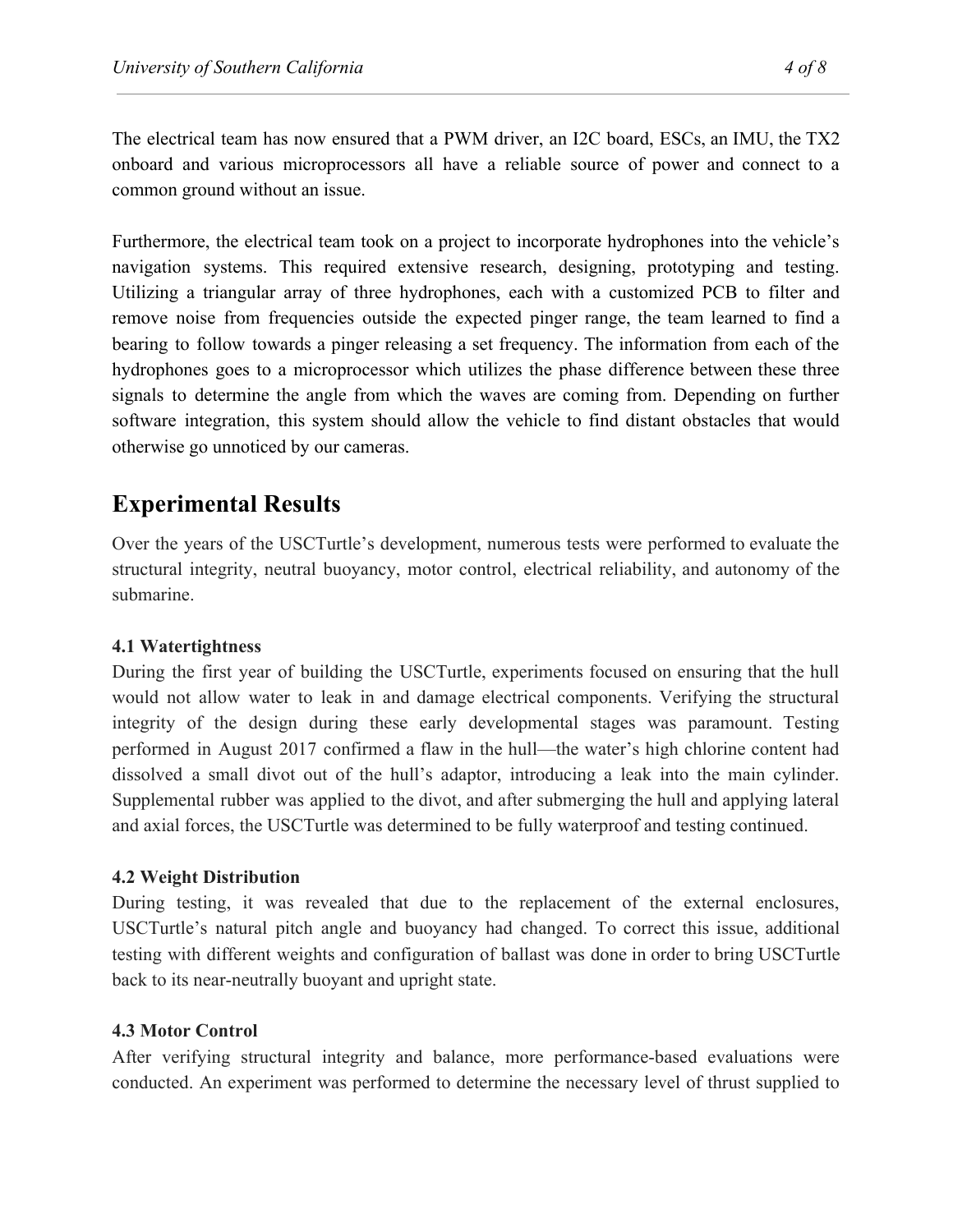the motors to achieve reasonable speeds without compromising the Inertial Measurement Unit (IMU)'s calibration, while avoiding unnecessary stress on the electrical components. By transforming the submarine into a remote-control unit where power supplied to the motors was a independent variable, the software team was able to observe, record, and implement the optimal thrust for each specific motor. This test also contributed to the decision behind the layout of the motors: four vertical and two horizontal. It was observed that setting the motors in this particular orientation best supported the IMU in maintaining stability.

Continuous testing was done later on the self-stabilization software using a PID control loop, proving to be the hardest part of getting the submarine to navigate in accordance to our plans. After noting issues with the integration of IMU data and timing of caller function, the PID code was made more stable and usable by the software team to keep the vehicle on its course.

### **4.4 Computer Vision**

A concurrent set of tests was performed by the software team to calibrate the submarine's computer vision. Underwater images and videos were taken—from various angles—of objects expected to be used in the competition, like gates, buoys, and dice. These images were used as the basis of a library of elements the program would learn to recognize. Using these and other videos to simulate live navigation in the water, the software team was able to test the ability of the program to understand its environment and make decisions based on those observations.

### **Acknowledgements**

A great thank you to the previous team leads that pushed this vehicle to what it is today, with Matt Vera, Kiera Salvo and Jamie Smith as outgoing president, mechanical lead and embedded systems lead respectively. When reading this report it is important to remember that no part of Turtle I was done in isolation, the whole team needs continuous communication in order to complete its goals.

### **References**

M. Vera et al, "USC Turtle Design, Build, and Operation," AUV Design Team, University of Southern California, Los Angeles: 2018

Oppenheim, A. and Schafer, R. (2010). *Discrete-time signal processing*. Upper Saddle River [N.J.]: Prentice Hall.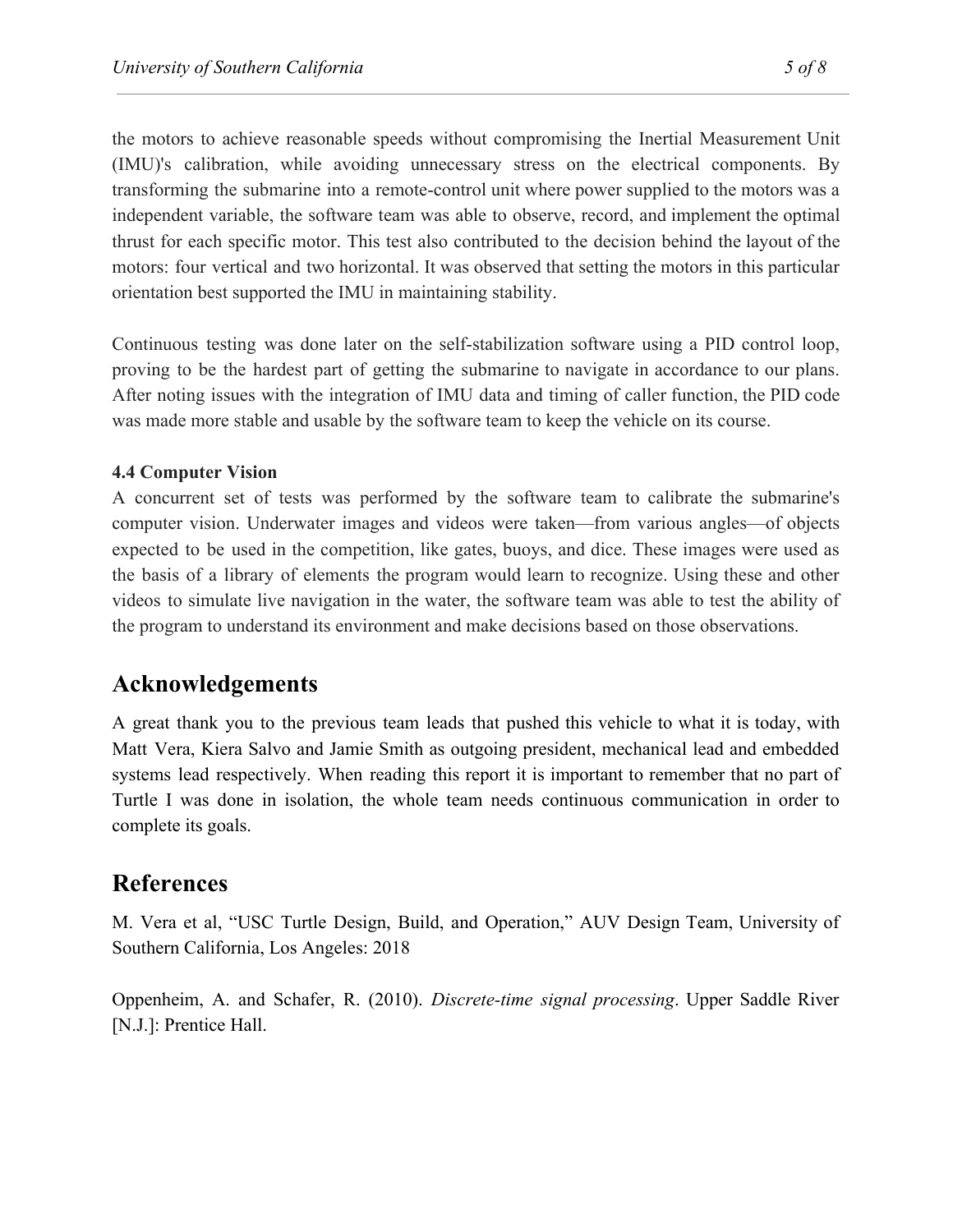# **Appendix**

Appendix A: Expectations

| <b>Subjective Measures</b>                           |                         |                 |               |  |  |
|------------------------------------------------------|-------------------------|-----------------|---------------|--|--|
|                                                      |                         | <b>Expected</b> | <b>Points</b> |  |  |
|                                                      | <b>Maximum Points</b>   | <b>Points</b>   | <b>Scored</b> |  |  |
| Utility of team website                              | 50                      | 30              |               |  |  |
| Technical Merit (from journal paper)                 | 150                     | 90              |               |  |  |
| Written Style (from journal paper)                   | 50                      | 40              |               |  |  |
| Capability for Autonomous Behavior (static judging)  | 100                     | 70              |               |  |  |
| Creativity in System Design (static judging)         | 100                     | 80              |               |  |  |
| Team Uniform (static judging)                        | 10                      | 8               |               |  |  |
| <b>Team Video</b>                                    | 50                      | 40              |               |  |  |
| Pre-Qualifying Video                                 | 100                     | $\mathbf{0}$    |               |  |  |
| Discretionary points (static judging)                | 40                      | 5               |               |  |  |
| Totals                                               | 650                     | 363             |               |  |  |
|                                                      |                         |                 |               |  |  |
| <b>Performance Measures</b>                          |                         |                 |               |  |  |
|                                                      | <b>Maximum Points</b>   |                 |               |  |  |
| Weight                                               | See Table 1 / Vehicle   | 75              |               |  |  |
| Marker/Torpedo over weight or size by <10%           | minus 500 / marker      | $\mathbf 0$     |               |  |  |
| Gate: Pass through                                   | 100                     | 100             |               |  |  |
| Gate: Maintain fixed heading                         | 150                     | 150             |               |  |  |
| Gate: Coin Flip                                      | 300                     | 0               |               |  |  |
| Gate: Pass through 60% section                       | 200                     | 200             |               |  |  |
| Gate: Pass through 40% section                       | 400                     | 0               |               |  |  |
| Gate: Style                                          | +100 (8x max)           | 0               |               |  |  |
| Collect Pickup: Crucifix, Garlic                     | 400 / object            | $\mathbf 0$     |               |  |  |
| Follow the "Path" (2 total)                          | 100 / segment           | 100             |               |  |  |
| Slay Vampires: Any, Called                           | 300, 600                | 300             |               |  |  |
|                                                      | 700, 1000 / marker (2 + |                 |               |  |  |
| Drop Garlic: Open, Closed                            | pickup)                 | 0               |               |  |  |
| Drop Garlic: Move Arm                                | 400                     | $\mathbf{0}$    |               |  |  |
|                                                      | 800, 1000, 1200 /       |                 |               |  |  |
| Stake through Heart: Open Oval, Cover Oval, Sm Heart | torpedo (max 2)         | 0               |               |  |  |
| Stake through Heart: Move lever                      | 400                     | $\mathbf 0$     |               |  |  |
| Stake through Heart: Bonus - Cover Oval, Sm Heart    | 500                     | 0               |               |  |  |
| Expose to Sunlight: Surface in Area                  | 1000                    | 0               |               |  |  |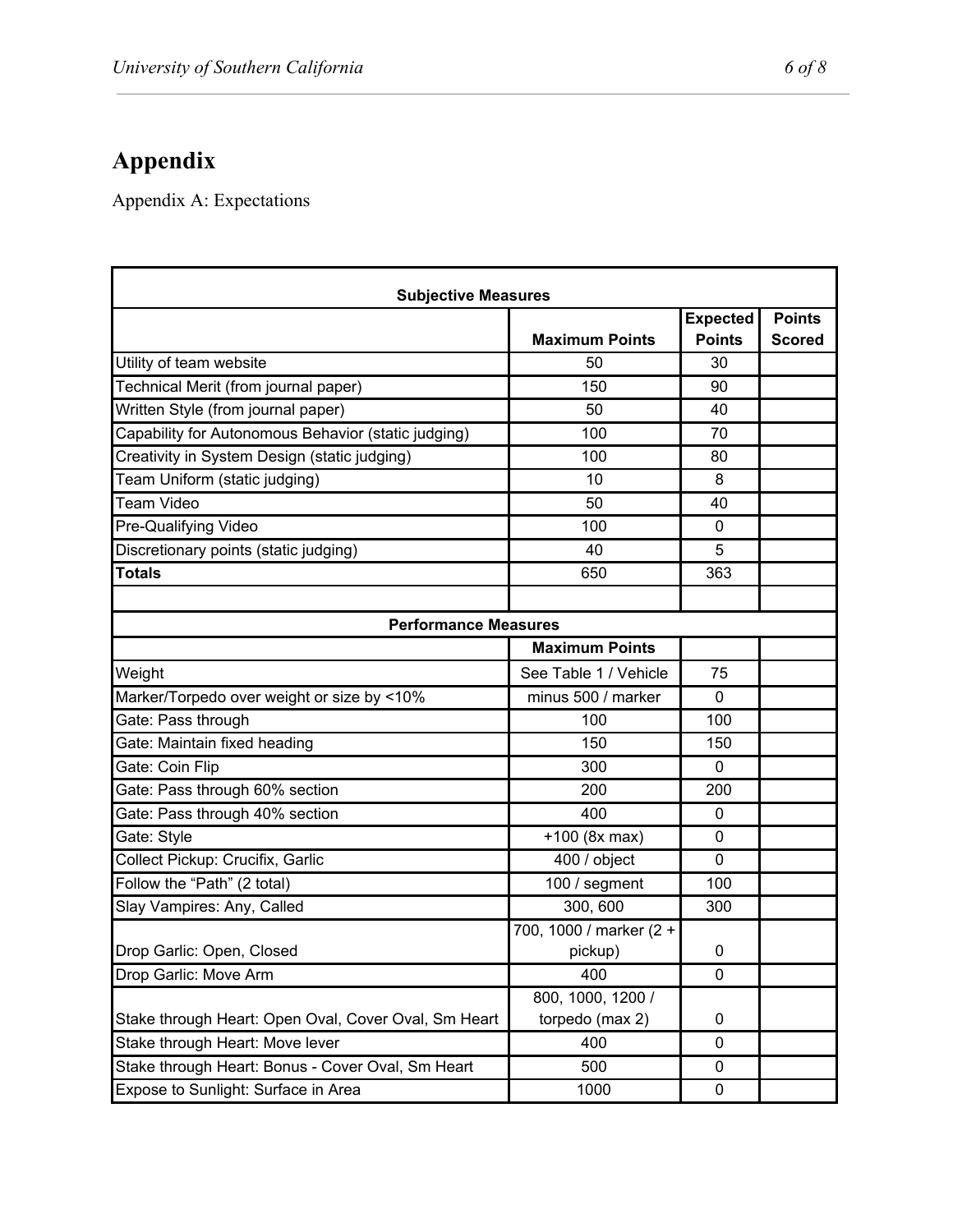| Expose to Sunlight: Surface with object                   | 400 / object           |  |
|-----------------------------------------------------------|------------------------|--|
| Expose to Sunlight: Open coffin                           | 400                    |  |
|                                                           | 200 / object (Crucifix |  |
| Expose to Sunlight: Drop Pickup                           | only)                  |  |
| Random Pinger first task                                  | 500                    |  |
| Random Pinger second task                                 | 1500                   |  |
| Inter-vehicle Communication                               | 1000                   |  |
| Finish the mission with $T$ minutes (whole $+$ factional) | Tx100                  |  |

Appendix B: Component Specifications

| Component                  | Vendor                  | Model/Type                         | <b>Specs</b>                                               | Cost (if new) |
|----------------------------|-------------------------|------------------------------------|------------------------------------------------------------|---------------|
| <b>Buoyancy Control</b>    | N/A                     | Depth<br>controlled by<br>thruster |                                                            |               |
| Frame                      | Custom                  | N/A                                | Al 6061, each<br>panel ~7"x4.5"                            |               |
| Main Hull                  | Custom                  | N/A                                | Acrylic tube, 9"<br>ID, $.5$ " wall<br>Acrylic dome lid    |               |
| <b>External Enclosures</b> | Custom                  | N/A                                | Acrylic tube, 3.5"<br>ID, $.25$ " wall<br>Al 6061 end caps |               |
| Waterproof connectors      |                         |                                    |                                                            |               |
| Thrusters                  | <b>Blue Robotics</b>    | T100                               |                                                            |               |
| Motor Controller           | <b>Blue Robotics</b>    | <b>Basic ESC</b>                   |                                                            |               |
| <b>Battery</b>             | <b>Battery Space</b>    | <b>High Power</b><br>Li-Po Battery | 14.8v, 10Ah                                                |               |
| Converter                  |                         |                                    |                                                            |               |
| Regulator                  |                         |                                    |                                                            |               |
| <b>CPU</b>                 | Nvidia                  | Jetson TX2                         |                                                            |               |
| Carrier Board              | Colorado<br>Engineering | X-Carrier                          |                                                            |               |